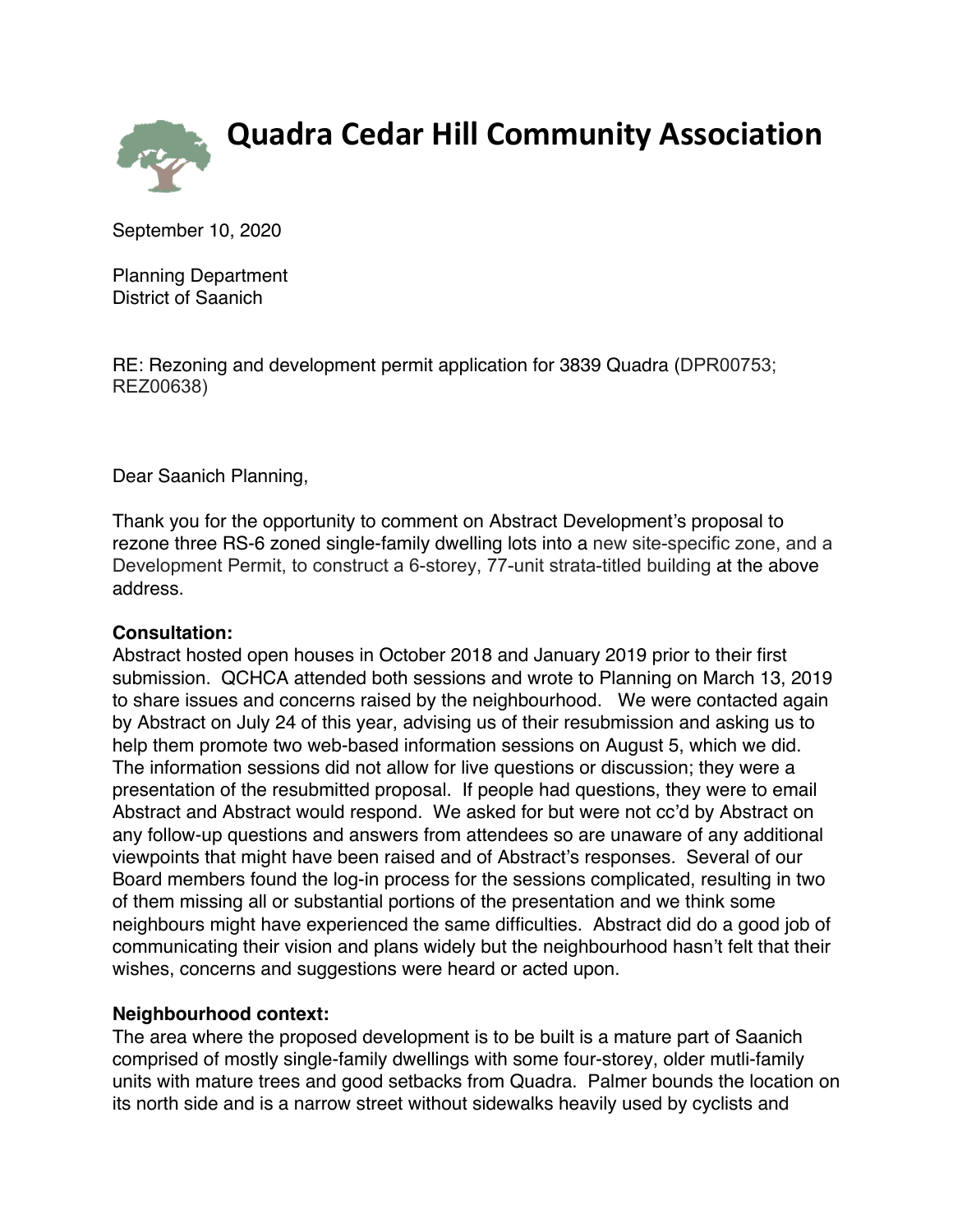pedestrians, including children, going to and from Playfair Park and beyond. Playfair Park lies to the east of the proposed site. There are no commercial buildings in the immediate vicinity.

## **Site and building design:**

Policy 4.1 in the current Quadra LAP is to "Protect and maintain the character of Quadra by maintaining single family dwellings as the principal housing form outside of the Quadra-McKenzie Development Permit Area." The proposed development is not inside this DP area. Further, the LAP suggests "Predominantly single-family dwellings with some appropriately located and well designed, higher density housing that respects the character of the neighbourhood and the scale of surrounding developments. Apartments are located near commercial nodes, not sprawled along major roads."

Although there are four multi-family dwellings in the immediate vicinity, all are four storeys and have lower Floor Space Ratios (FSRs):

- The Charleston at 3880 Quadra has 29 units on 3342 square meters
- Uptown Rise at 3800 Quadra has 31 units on 3084 square meters
- Glenora at 1106 Glenora has 28 units on 3378 square meters
- 3905 Quadra has 39 units on 3624 square meters

By comparison, the Abstract proposal is for 77 units on 2191 square meters. Even if it were a four-storey building with the same number of units per floor as the current submission, it would still be much denser at 52 units on the same 2191 square meters.

Adding to concerns is the topography of the site which slopes significantly upward from its frontage on Quadra. This would have the effect of making the building seem even taller than its proposed six storeys. Further, the style of the building does nothing to soften the impact of the proposed height as its higher storeys are not stepped back from those below. .

Neighbours have expressed concern about the shadows cast by the building and the resultant lack of sunlight not only for themselves but for the trees and other vegetation to the north and east of the site, including two "venerable" redwoods and a huge copper beech adjoining the development. Their loss, as objects of beauty and places of refuge for bird and animal life, would be irreversible in our lifetimes.

# **Density:**

The proposed density is a major concern – a proposed 77 units replacing what were three single-family homes, an addition of 74 living units on the same square footage of land. A six-storey building would be in contravention of the OCP and Quadra Local Area Plan which limits multi-family buildings to four storeys in this location. Even if the OCP and LAP did provide for a greater height, this location at the intersection of Quadra and Palmer does not lend itself to anywhere near the proposed density. We also have significant concerns about the potential impacts of such an increase in density and the resultant traffic and safety issues.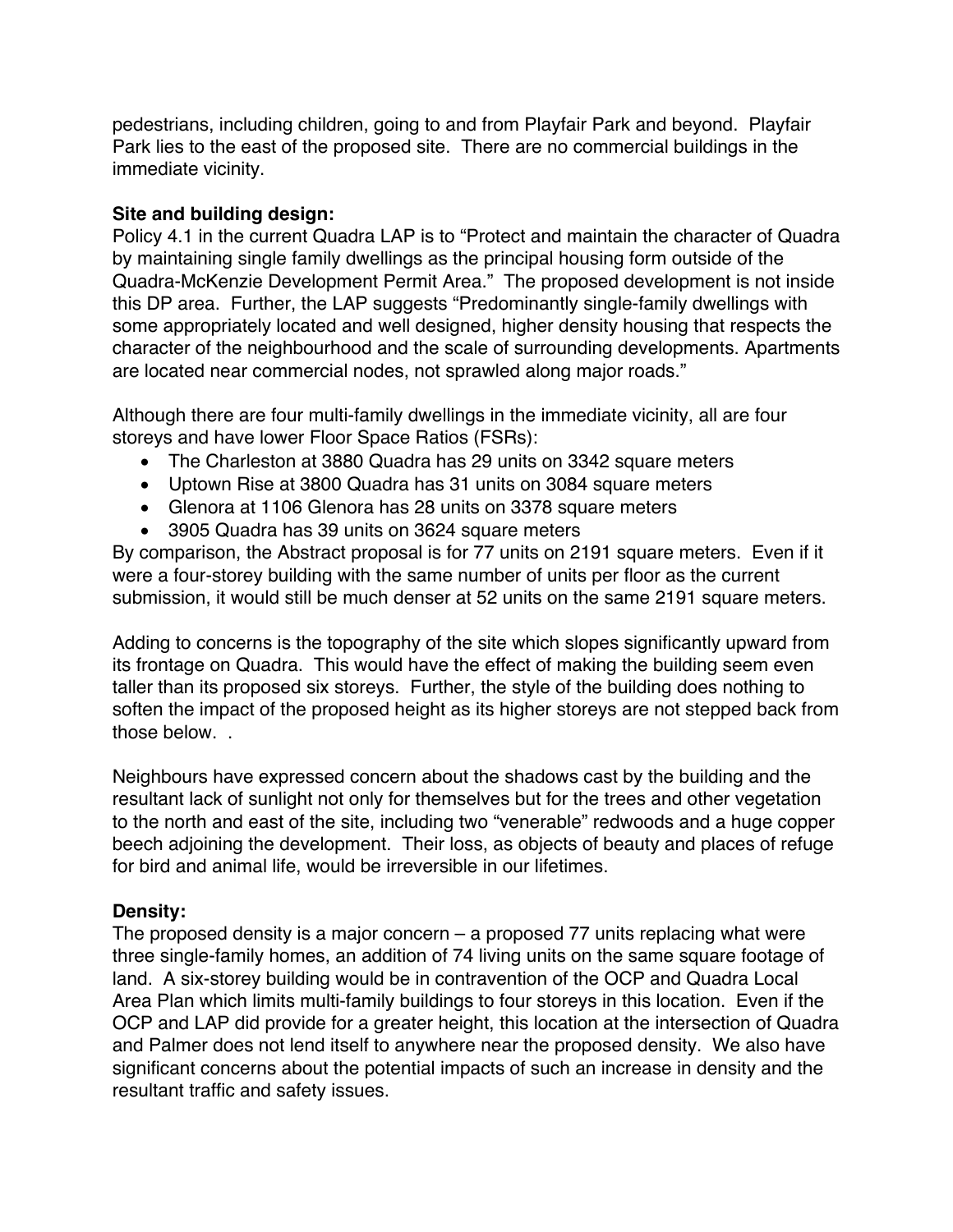### **Traffic and safety:**

With respect to traffic and safety, access and egress to the proposed development would be on Palmer Road which is narrow, without sidewalks, and heavily used by pedestrians, including many young children, going to and from Playfair Park and beyond. Quadra Street, at the point where it intersects with Palmer, provides poor sight lines and only has a pedestrian-initiated traffic signal. We believe the potential number of vehicle trips into and out of the development represents a serious safety risk for drivers, cyclists and pedestrians.

In addition, we are very concerned at the limited number of resident and visitor parking spaces proposed for the development. Palmer Road is already parking-challenged and there is no parking along Quadra. We do not believe the parking variance requested is supportable. Residents are understandably worried about the possibility of another 77 families (and a similar or more probably greater number of vehicles) compounding the pedestrian safety and traffic issues.

### **Environmental:**

The landscape drawings indicate removal or potential removal of all trees currently on the site. Even with a two-to-one replacement ratio for new trees to be planted, the effect would be to diminish rather than contribute to our urban forest. It would also have a significant negative impact on this portion of the wildlife corridor that runs from Cedar Hill Park, through Playfair to Swan Lake Nature Sanctuary. Of particular concern is the mature Garry Oak, estimated to be 150-plus years old and home to Cooper's Hawks, Northern Flickers and more.

### **Community contribution:**

We strongly believe a more significant CAC is required. In Planning's report to Council with respect to the Wesbild proposal, per unit breakdowns of total amenity contributions were given for a number of recent multi-unit developments in the vicinity and \$1000 per unit is well below even the lowest figure provided. Abstract has suggested that one Modo car and parking space should be considered as part of the value of the CAC 'package' offered but we see it as a perk for the condo purchaser rather than an amenity for neighbours. We would hope that, ultimately, the CAC would be much more reflective of projects of similar scale and make a solid contribution to the health and wellbeing of the immediate community.

When we wrote in March 2019 re this proposal, we listed as major issues and concerns density, height, neighbourhood scale and character and parking/traffic/safety issues. Reviewing Abstract's resubmission against the original one, the minor changes do nothing to address the concerns raised. Additionally, the fact that our LAP updating process did not proceed as planned has added to the neighbourhood's displeasure about a six-storey proposal that is deemed to be overly densified. A four-storey development might be more acceptable to the community.